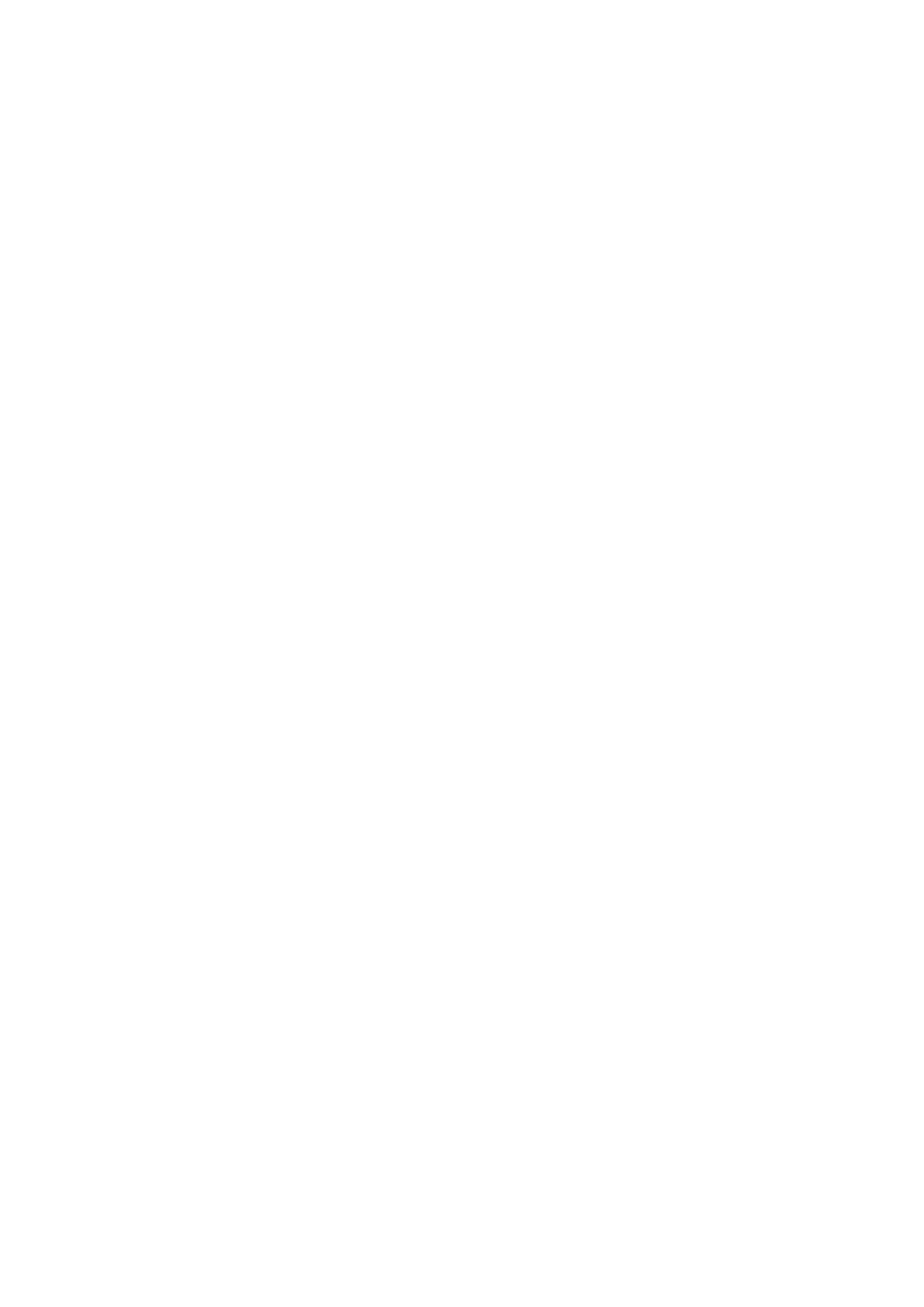

## **POLICY: CCTV USE**

All reference to 'we', 'our' or 'us' in this Policy should be read as meaning Sandbourne Housing Association.

The term 'premises' includes offices and all sites and schemes owned or controlled by Sandbourne.

#### **1. Purpose and aim of the Policy**

- 1.1 We use closed circuit television (CCTV) images to help provide a safe and secure environment for employees, residents and for visitors to our premises, such as clients, customers, contractors and suppliers, and to protect our property. We may also use CCTV to monitor particular areas such as lifts to check they are working.
- 1.2 This policy sets out the use and management of the CCTV equipment and images in compliance with the Data Protection Act 2018 and the CCTV Code of Practice.
- 1.3 Our CCTV facility record images only. There is no audio recording ie conversations are not recorded on CCTV (but see the section on covert recording).

#### **2. Purposes of CCTV**

- 2.1 The purposes of our installing and using CCTV systems include:
- 2.1.1 To assist in the prevention or detection of crime or equivalent anti-social behaviour and provide evidence of the same.
- 2.1.2 To assist in the identification of offenders that may lead to prosecution or enforcement action in accordance with the tenancy agreement.
- 2.1.3 To monitor the safety and security of our equipment and premises.
- 2.1.4 To help ensure that health and safety rules and our procedures are being complied with.
- 2.1.5 To assist with the identification of unauthorised actions or unsafe working practices by anyone that might result in disciplinary or training proceedings being instituted against employees, contractors, or others and to assist in providing relevant evidence.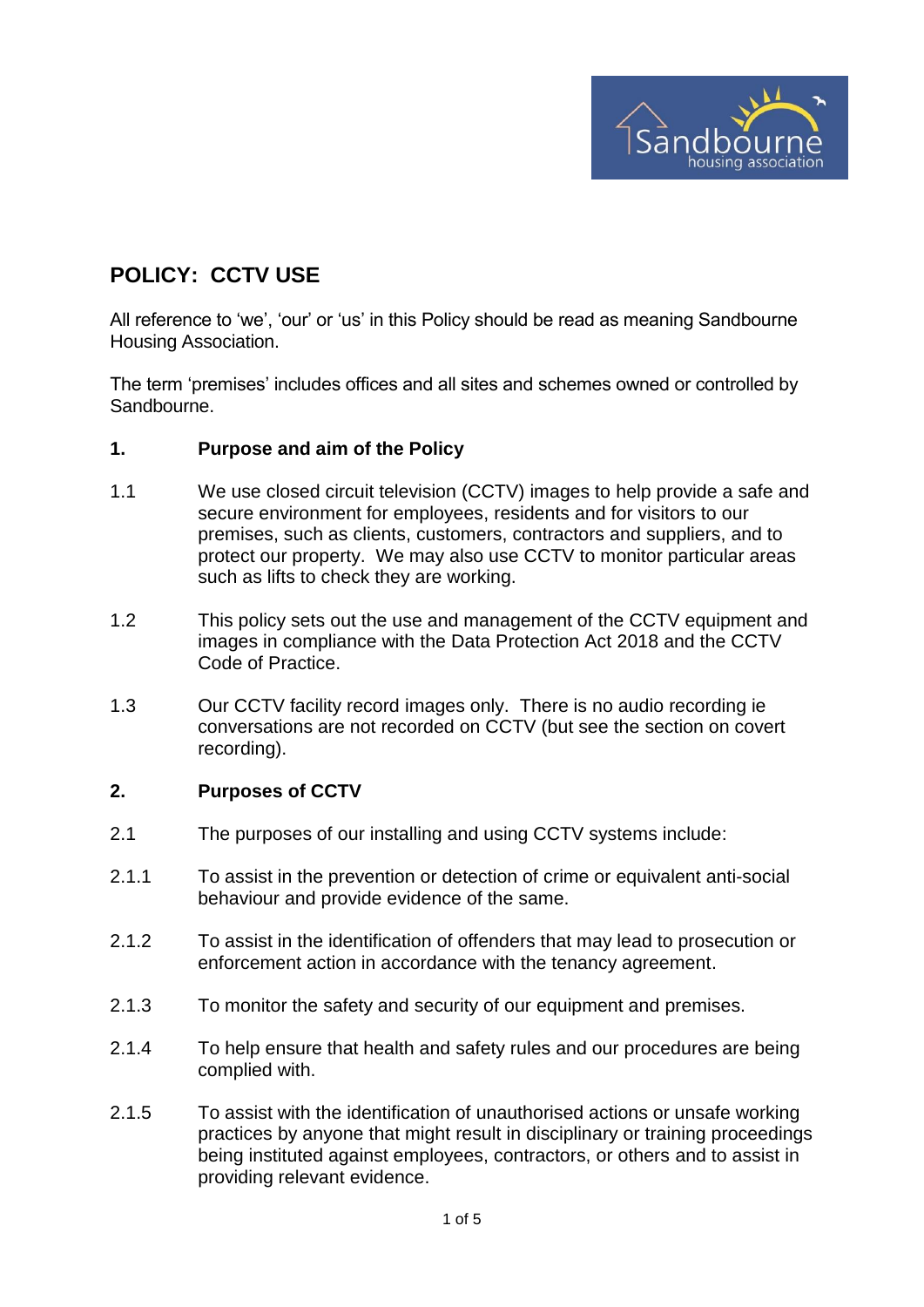## **3. Location of cameras**

- 3.1 Cameras are located at strategic points throughout our premises, principally at the main entrance and exit points. We have positioned the cameras so that they only cover communal or public areas on our premises and they have been sited so that they provide clear images. No camera focuses, or will focus, on toilets, shower facilities, changing rooms, staff kitchen areas, staff break rooms or private offices.
- 3.2 All cameras (with the exception of any that may be temporarily set up for covert recording) are also clearly visible.
- 3.3 Appropriate signs are prominently displayed so that employees, clients, customers and other visitors are aware they are entering an area covered by CCTV.

### **4. Recording and retention of images**

- 4.1 Images produced by the CCTV equipment are intended to be as clear as possible so that they are effective for the purposes set out above.
- 4.2 Maintenance checks of the equipment are undertaken on a regular basis to ensure it is working properly and that the media is producing high quality images.
- 4.3 Images may be recorded either in constant real-time (24-hours a day throughout the year), or only at certain times, as the needs of the business dictate.
- 4.4 As the recording system records digital images, any CCTV images that are held on the hard drive of a PC or server are deleted and overwritten on a recycling basis and, in any event, are not normally held for more than one month. Once a hard drive has reached the end of its use, it will be erased prior to disposal.
- 4.5 Images that are stored on, or transferred on to, removable media are erased or destroyed once the purpose of the recording is no longer relevant. In normal circumstances, this will be a period of one month. However, where a law enforcement agency is investigating a crime, images may need to be retained for a longer period.

### **5. Access to and disclosure of images**

- 5.1 Access to, and disclosure of, images recorded on CCTV is restricted. This ensures that the rights of individuals are retained. Images can only be disclosed in accordance with the purposes for which they were originally collected.
- 5.2 The images that are filmed are recorded centrally and held in a secure location. Access to recorded images is restricted to the operators of the CCTV system and to those line managers who are authorised to view them in accordance with the purposes of the system. Viewing of recorded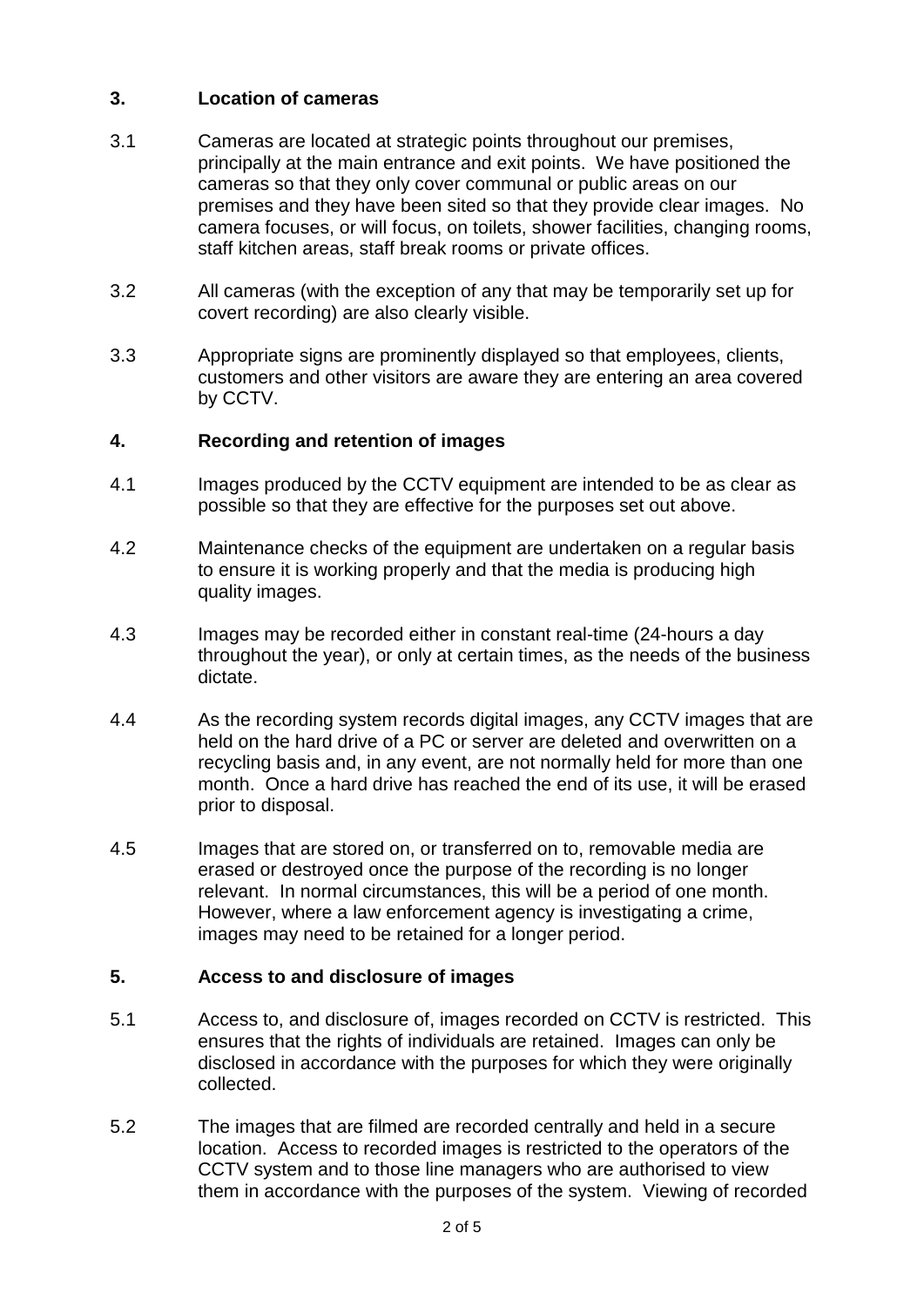images will take place in a restricted area to which other employees will not have access when viewing is occurring. If media on which images are recorded are removed for viewing purposes, this will be documented.

- 5.3 Disclosure of images to other third parties will only be made in accordance with the purposes for which the system is used and will be limited to:
- 5.3.1 Lawful disclosure, for example, the police and other law enforcement agencies, where the images recorded could assist in the prevention or detection of a crime or the identification and prosecution of an offender or the identification of a victim or witness.
- 5.3.2 Prosecution agencies, such as the Crown Prosecution Service.
- 5.3.3 Relevant legal representatives.
- 5.3.4 Line managers involved with our disciplinary and performance management processes.
- 5.3.5 Individuals whose images have been recorded and retained (unless disclosure would prejudice the prevention or detection of crime or the apprehension or prosecution of offenders).
- 5.4 The Chief Executive (CEO), or other senior designated officer(s) are the only persons permitted to authorise disclosure of images to external third parties such as law enforcement agencies.
- 5.5 All requests for disclosure and access to images will be documented, including the date of the disclosure, to whom the images have been provided and the reasons why they are required. If disclosure is denied, the reason will be recorded.

#### **6. Individuals' access rights**

- 6.1 Under the Data Protection Act 2018 (GDPR), individuals have the right on request to receive a copy of the personal data that we hold about them, including CCTV images if they are recognisable from the image.
- 6.2 If you wish to access any CCTV images relating to you, you must make a written request to our Data Protection Officer (CEO). Your request must include the date and approximate time when the images were recorded and the location of the particular CCTV camera, so that the images can be easily located and your identity can be established as the person in the images. We will respond promptly and in any case within 28 days of receiving the request.
- 6.3 We will always check the identity of the person making the request before processing it.
- 6.4 The Data Protection Officer (CEO) will first determine whether disclosure of your images will reveal third party information as you normally have no right to access CCTV images relating to other people. In this case, the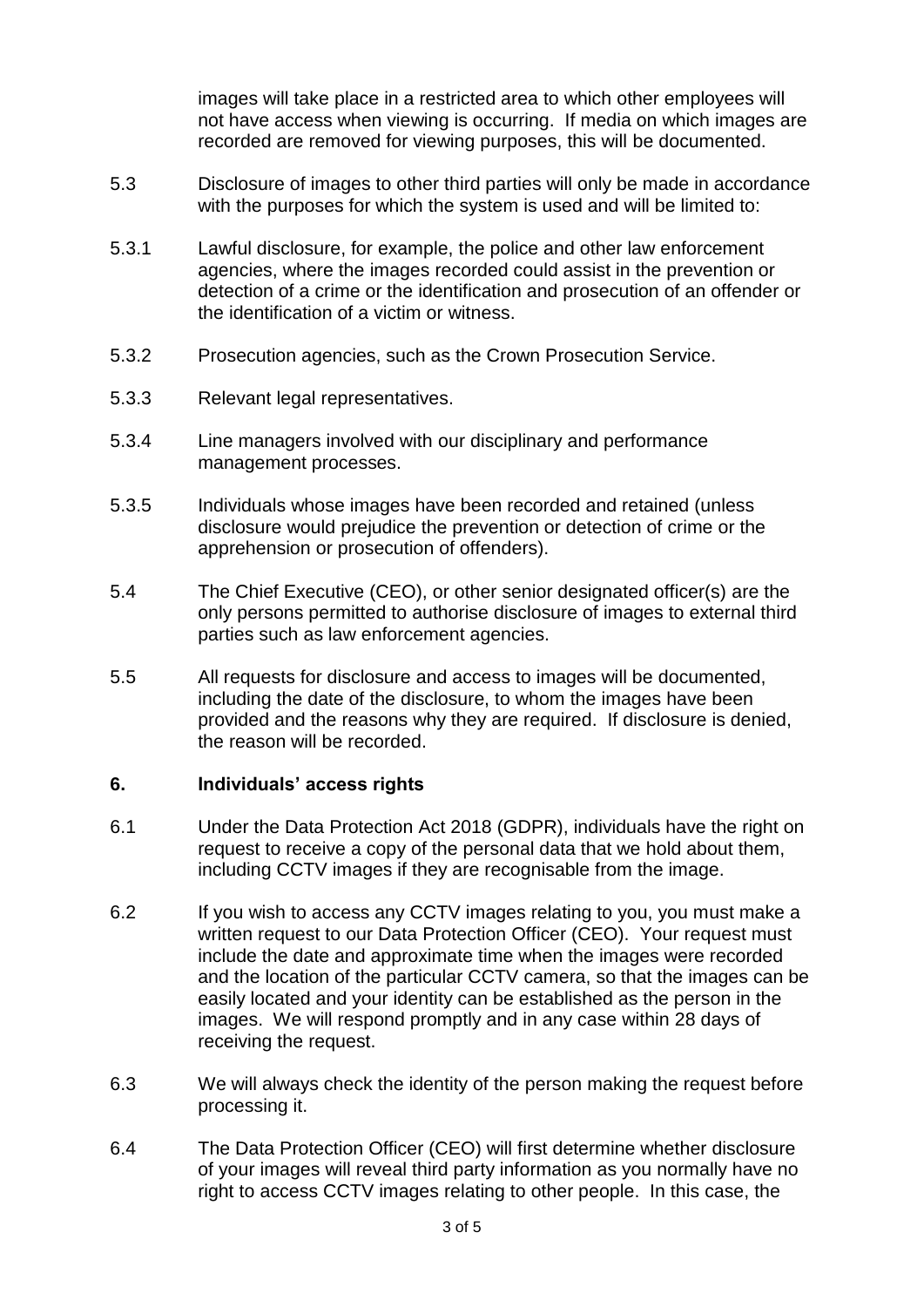images of third parties may need to be obscured if it would otherwise involve an unfair intrusion into their privacy.

6.5 If Sandbourne is unable to comply with your request because access could prejudice the prevention or detection of crime or the apprehension or prosecution of offenders, you will be advised accordingly.

## **7. Covert recording**

- 7.1 Sandbourne will only undertake covert recording with the written authorisation of the Chief Executive or other designated senior officer(s) where there is good cause to suspect that criminal activity or equivalent anti-social behaviour or malpractice is taking, or is about to take, place and informing the individuals concerned that the recording is taking place would seriously prejudice its prevention or detection.
- 7.2 Covert monitoring may include both video and audio recording.
- 7.3 Covert monitoring will only take place for a limited and reasonable amount of time consistent with the objective of assisting in the prevention and detection of particular suspected criminal activity or equivalent anti-social behaviour or malpractice. Once the specific investigation has been completed, covert monitoring will cease.
- 7.4 Information obtained through covert monitoring will only be used for the prevention or detection of criminal activity or equivalent antisocial behaviour or malpractice. All other information collected in the course of covert monitoring will be deleted or destroyed unless it reveals information which Sandbourne cannot reasonably be expected to ignore.

### **8. Staff training**

8.1 We will ensure that all employees handling CCTV images or recordings are trained in the operation and administration of the CCTV system and on the impact of the Data Protection Act 2018 with regard to that system.

### **9. Implementation**

9.1 Our Chief Executive is responsible for the implementation of, and compliance with, this policy and the operation of the CCTV system and will conduct a regular review of our use of CCTV. Any complaints or enquiries about the operation of our CCTV system should be addressed to us.

#### **10. Equality impact assessment/Protected characteristics (as at 8 January 2019 or later amendments/additions)**

10.1 Neutral.